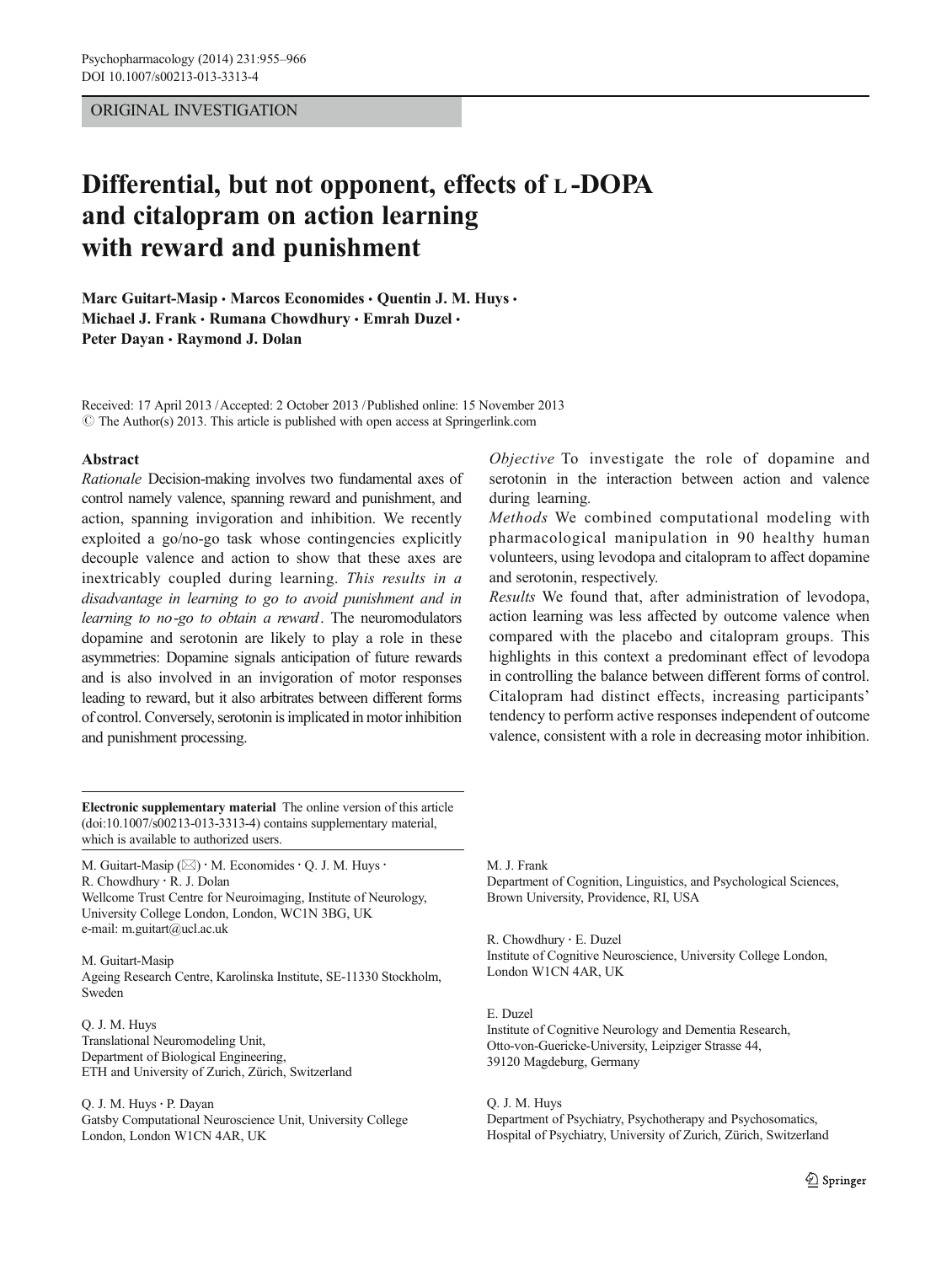Conclusions Our findings highlight the rich complexities of the roles played by dopamine and serotonin during instrumental learning.

Keywords Pavlovian . Instrumental . Reinforcement learning . Dopamine . Serotonin . Control

### Introduction

The ultimate goal of behavioral control is to select policies that maximize reward and minimize punishment. To achieve this, animals are endowed with a flexible controller (typically referred to as instrumental) that learns choices on the basis of their contingent consequences. However, animals are endowed with an additional controller (called a Pavlovian controller) which produces stereotyped hard-wired behavioral responses to the occurrence of affectively important outcomes or learned predictions of those outcomes (Dickinson and Balleine [2002\)](#page-9-0). Two central forms of Pavlovian control are active approach and engagement given the prospect of reward, and inhibition and withdrawal given the prospect of punishment (Gray and McNaughton [2000](#page-10-0)). Thus, in Pavlovian control, vigor and valence are coupled, and this could be a source of suboptimal behavior. Instrumental and Pavlovian controllers often prescribe the same policies in a manner that can accelerate the expression of good performance. These are the most common circumstances encountered by animals and humans alike. Everyone knows that obtaining a reward normally requires some sort of overt behavioral response (go to win), from picking berries in the forest, to buying them in a shop, or going to a restaurant to eat them. Similarly, the most efficient way to avoid a punishment is to avoid those actions that may lead to it (no-go to avoid losing); it's better to keep off the road if you want avoid being driven over. However, when the Pavlovian and instrumental controllers are in opposition, behavioral output becomes suboptimal (Boureau and Dayan [2011](#page-9-0); Breland and Breland [1961;](#page-9-0) Dayan et al. [2006\)](#page-9-0). For example, if an unexpected car threatens a pedestrian while crossing the street, it is not uncommon that the pedestrian freezes (which is a highly suboptimal Pavlovian influence) before starting the appropriate running response (go to avoid losing). Similarly, a hunter will often need to remain completely still in the proximal presence of a potential prey (no-go to win), waiting for the optimal moment to act. Failure to be inactive during this critical period (another highly suboptimal Pavlovian influence) results in the prey escaping and the omission of the potential reward.

An important source of influence on the coupling between action and valence may arise from monoaminergic neuromodulation (Boureau and Dayan [2011](#page-9-0); Cools et al. [2011](#page-9-0); Gray and McNaughton [2000\)](#page-10-0). Dopamine is believed to generate active motivated behavior (Berridge and Robinson

[1998;](#page-9-0) Niv et al. [2007](#page-10-0); Salamone et al. [2007\)](#page-10-0) and to support instrumental learning (Daw and Doya [2006](#page-9-0); Frank et al. [2004;](#page-9-0) Wickens et al. [2007](#page-11-0)) through model-free reward prediction errors (Bayer and Glimcher [2005](#page-9-0); Morris et al. [2006](#page-10-0); Schultz et al. [1997\)](#page-10-0). These joint roles of dopamine on action invigoration and model-free reward prediction error signalling resonate with the involvement of dopamine in Pavlovian behaviors observed in experimental animals (Flagel et al. [2011](#page-9-0); Parkinson et al. [1999\)](#page-10-0). On the other hand, the role or the serotonergic system is more debated, but it appears closely related to behavioral inhibition in aversive contexts (Crockett et al. [2009;](#page-9-0) Dayan and Huys [2009;](#page-9-0) Soubrie [1986\)](#page-10-0). In order to manipulate action and valence orthogonally, we and others have designed go/no-go tasks that involve four different conditions: go to win, go to avoid losing, no-go to win, nogo to avoid losing. These tasks have been used to show the involvement of serotonin in punishment-induced inhibition (Crockett et al. [2009](#page-9-0)) and dopamine in invigoration of actions that lead to reward (Guitart-Masip et al. [2012a](#page-10-0)).

However, the precise role played by these neuromodulators during learning has yet to be investigated. To explore these effects, we manipulated dopaminergic and serotoninergic systems during learning. Participants received placebo, levodopa, or citalopram. The pharmacological agents are assumed to affect postsynaptic levels of dopamine (Koller and Rueda [1998](#page-10-0)) and serotonin (Spinks and Spinks [2002\)](#page-10-0), respectively. However, the balance of their influences on phasic and tonic aspects of these neuromodulators and the anatomical location of their sites of action are not clear. If the predominant effect were to enhance the coupling between action and valence typically associated with the Pavlovian control system, we would expect to see increased valencespecific Pavlovian interference on instrumental learning. Indeed, based on the bulk of the literature reviewed above, one would exactly expect that after levodopa administration. However, if the predominant effects of the drugs lay elsewhere, for instance, in the modulation of the contribution of prefrontal cortex to control (Hitchcott et al. [2007](#page-10-0)), then other effects might arise, such as a decrease in the extent of suboptimal behavior. Our results bear out the latter expectation. We found differential, but not opposing, roles for dopamine and serotonin on instrumental learning whereby boosting dopamine levels decreased the coupling between action and valence on the one hand, while boosting serotonin resulted in a valenceindependent decrease in behavioral inhibition.

## Methods and materials

## Subjects

Ninety healthy volunteers were recruited from a subject pool associated with University College London's Psychology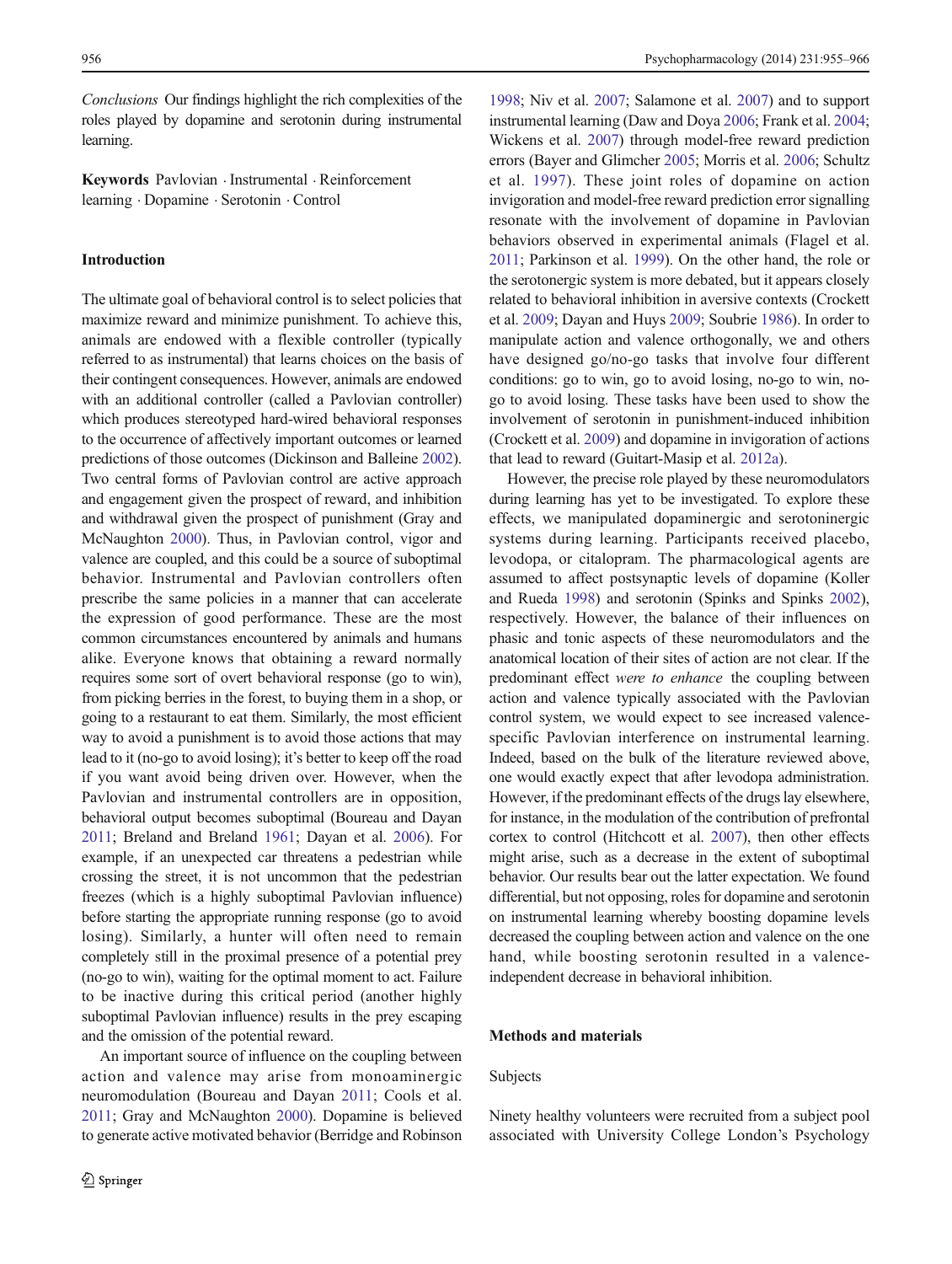Department and completed the pharmacological experiment. They received full written instructions and provided written consent in accordance with the provisions of University College London Research Ethics Committee. Participants were randomly assigned to one of three treatment groups: 30 participants received levodopa (13 female; age range, 17 years; mean, 24.07, SD=4.08 years), 30 participants received citalopram (17 female; age range, 15 years; mean, 23.31, SD=3.77 years), and 30 participants received placebo (13 female; age range, 11 years; mean, 24.38, SD=3.22 years). The study was double blind. All participants were righthanded and had normal or corrected-to-normal visual acuity. None of the participants reported a history of neurological, psychiatric, or any other current medical problems. Two participants were excluded (one from the placebo and one from the citalopram groups) because of deterministic performance. Two further participants did not complete the task, one because of technical problems and the other because of gastrointestinal side effects after receiving citalopram.

#### Experimental procedure for the drug study

Participants completed the task (see below) 60 min after receiving levodopa (150 mg+37.5 mg benserazide; time to reach peak blood concentration after oral administration 1– 2 h) or 180 min after receiving citalopram (24 mg in drops which is equivalent to 30 mg in tablet; time to reach peak blood concentration after oral administration 1–4 h). To ensure participants and investigators were blind to the treatment condition, each participant received one glass containing either citalopram or placebo. Two hours later, they received a second glass containing either placebo or levodopa and waited for another hour before engaging with the go/nogo learning task. The participants in the placebo group received a placebo in both occasions. Participants earned between £10 and £35, according to their performance in the current task. In addition, after performing the go/no-go task, participants engaged in an unrelated task and received between £5 and £20 for their participation in this second task. Participants completed a subjective state analogue-scales questionnaire on three occasions. We did not detect any difference in subjective ratings between treatment groups (data not shown).

## Behavioral paradigm

We used the learning version of an experimental design that orthogonalizes action and valence (Guitart-Masip et al. [2012b](#page-10-0)). The trial timeline is displayed in Fig. [1](#page-3-0). Each trial consisted of three events: a fractal cue, a target detection task, and a probabilistic outcome. At the beginning of each trial, one of four distinct fractal cues was presented which indicated whether the best choice in a subsequent target detection task

was a go (emitting a button press to a target) or a no-go (withholding any response to a target). The fractal also reported the valence of any outcome consequent on the subject's behavior (reward/no reward or punishment/no punishment). The meaning of fractal images (go to win; nogo to win; go to avoid losing; no-go to avoid losing) was randomized across participants. As in Guitart-Masip [\(2012b\)](#page-10-0), but unlike Guitart-Masip et al. ([2011](#page-10-0)), subjects had to learn these by trial and error. Participants were instructed that correct choice for each fractal image could be either go or no-go and about the probabilistic nature of the task.

The target was a circle on one side of the screen and was displayed for 1,500 ms starting 250 to 2,000 ms after the offset of the fractal image. Based on the fractal image, participants had to decide whether (go) or not (no-go) to press the key to indicate the target location. A response was classified as a correct go choice if participants pressed the key corresponding to the correct side within 1,000 ms after target onset, and a nogo choice otherwise. At 1,000 ms following offset of the target, the outcome was displayed for 1,000 ms: A green upward arrow indicated a £1 win; a red downwards arrow indicated a £1 loss, and a yellow horizontal bar indicated no win or loss. The outcome was probabilistic: In win trials, 80 % of correct choices and 20 % of incorrect choices were rewarded (the remaining 20 % of correct and 80 % of incorrect choices led to no outcome); in lose trials, 80 % of correct choices and 20 % of incorrect choices avoided punishment.

The task included 240 trials in total, i.e., 60 trials per condition. Before starting with the learning task, subjects performed 20 trials of the target detection task in order to get familiarized with the speed requirements.

#### Behavioral data analysis

The behavioral data were analyzed using the statistics software SPSS, version 16.0. The probability of correct choice in the target detection task (correct button press for go conditions and correct omission of responses in no-go trials) were collapsed across time bins of ten trials per condition and were analyzed with a mixed ANOVA with time bins, action (go/no-go), and valence (win/lose) as within-subject factors and treatment (levodopa, citalopram, and placebo) as a between-subjects factor. Greenhouse-Geiser correction was applied when the sphericity assumption was violated.

#### Reinforcement learning models

Following Guitart-Masip et al. ([2012b](#page-10-0)), we built six nested models incorporating different instrumental and Pavlovian reinforcement-learning hypotheses and fit these to the observed behavioral data. All models assigned probabilities to each action  $a<sub>t</sub>$  (here, go or no-go) on each trial t. These probabilities were based on action propensities  $w(a_t, s_t)$  that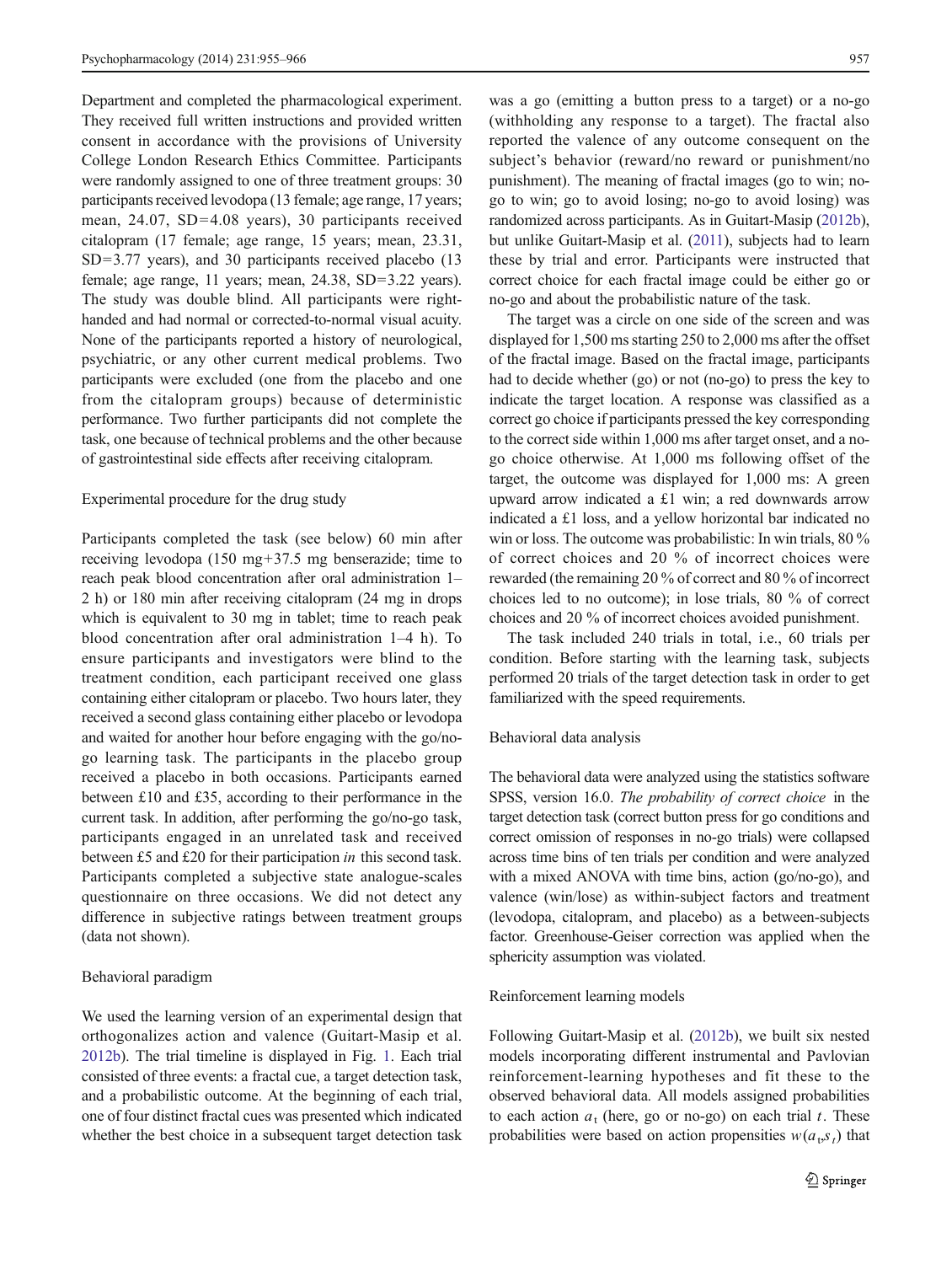<span id="page-3-0"></span>

Fig. 1 Experimental paradigm. On each trial, one of four possible fractal images indicated the combination between action (making a button press in go trials or withholding a button press in no-go trials) and valence at outcome (win or lose). Actions were required in response to a circle that followed the fractal image after a variable delay. On go trials, subjects indicated via a button press on which side of the screen the circle appeared. On no-go trials they withheld a response. After a brief delay,

depended on the stimulus on that trial and which were passed through a squashed sigmoid function (Sutton and Barto [1998](#page-10-0)):

$$
p(a_t|s_t) = \left[\frac{\exp(w(a_t, s_t))}{\sum_{a'} \exp(w(a', s_t))}\right](1-\xi) + \frac{\xi}{2}
$$
 (1)

The models differed in the construction of the action propensities and the value of the irreducible noise ξ. They allowed us to test the hypotheses that behavior was purely instrumental, or included a Pavlovian component ('Pav') which captures the critical coupling between affect and effect: that there were or were not asymmetries between the subjects' sensitivities to reward versus punishment (rew/pun); that they had an intrinsic propensity to go versus no go (bias), or to repeat or avoid their

the outcome was presented: a green upward arrow indicated a win of £1 and a red downward arrow a loss of £1. A horizontal bar indicated of the absence of a win or a loss. On go to win trials a correct button press was rewarded, on go to avoid losing trials a correct button press avoided punishment, in no-go to win trials a correct withholding a button press led to reward, and in no-go to avoid losing trials a correct withholding a button press avoided punishment

previous choice (stick); and that there was or was not irreducible stochasticity (or trembling) in their behavior (noise).

More completely,  $\xi$  was kept at 0 for one of the models (RW) but was free to vary between 0 and 1 for all other models. For models RW and RW+noise,  $w(a,s)=Q(a,s)$  was based on a simple Rescorla-Wagner or delta rule update equation:

$$
Q_t(a_t, s_t) = Q_{t-1}(a_t, s_t) + \varepsilon (\rho r_t - Q_{t-1}(a_t, s_t))
$$
\n(2)

where  $\varepsilon$  is the learning rate. Reinforcements enter the equation through  $r_t$ {−1,0,1} and  $\rho$  is a free parameter that determined the effective size of reinforcements. For some models (RW, RW+noise, and RW+noise+bias), there was only one value of  $\rho$  per subject. This meant that those models assumed that loss of a reward was equally as aversive as obtaining a punishment. Other models included different sensitivities to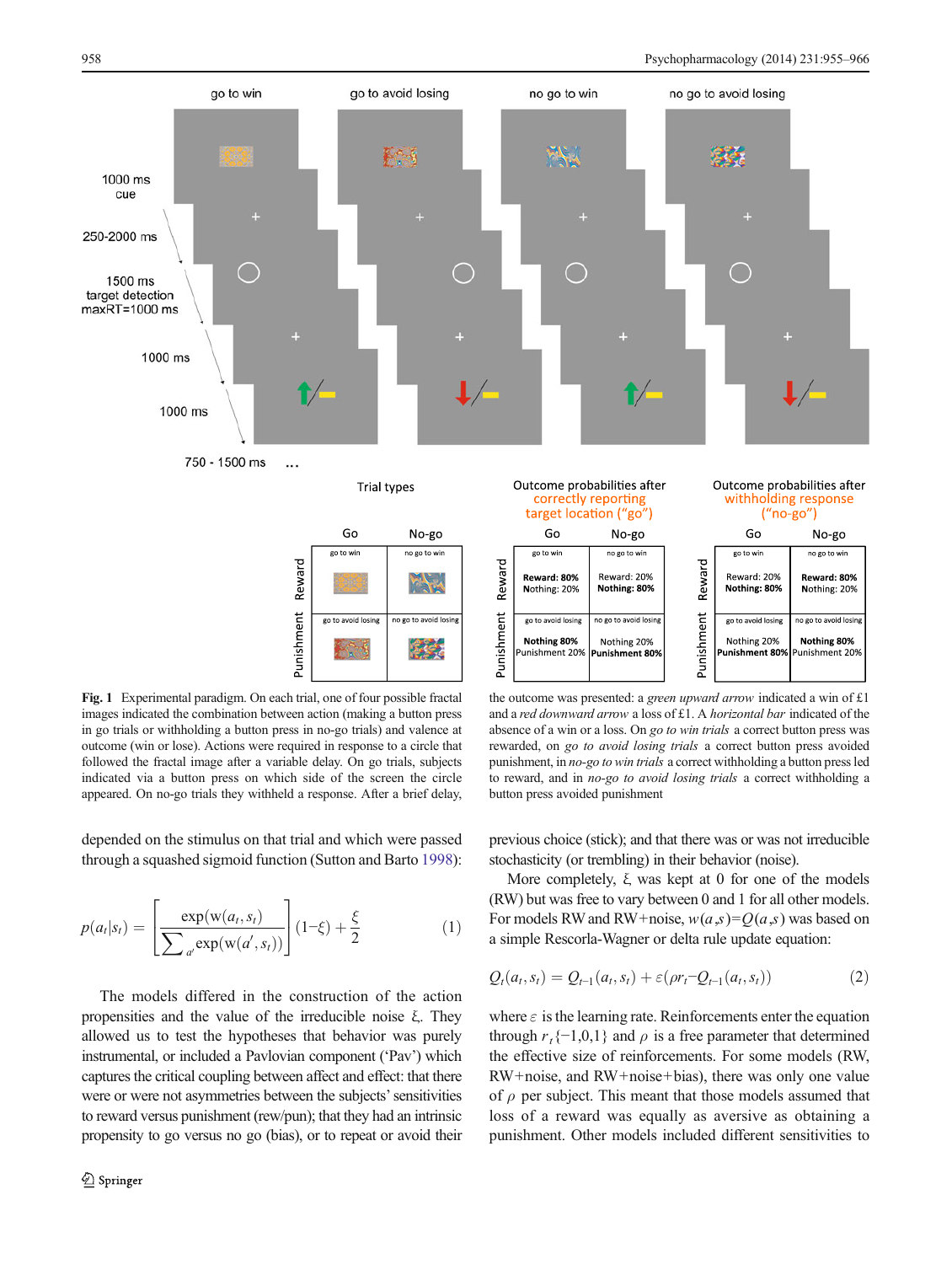reward and punishment (RW(rew/pun)+noise+bias, RW(rew/ pun)+ noise+bias+Pav, and RW(rew/pun)+ noise+ bias+ Pav+stick) allowing different values of the parameter  $\rho$  on reward-and-punishment trials, thus assuming that loss of a reward was not equally as aversive as obtaining a punishment.

Further models added extra factors to the action propensities. For models that contained a bias parameter, the action weight was modified to include a static bias parameter *b*:

$$
w_t(a,s) = \begin{cases} Q_t(a,s) + b & \text{if } a = \text{go} \\ Q_t(a,s) & \text{else} \end{cases}
$$
(3)

For the model including a Pavlovian factor (RW(rew/ pun)+noise+bias+Pav), the action weight consisted of three components:

$$
w_t(a,s) = \begin{cases} Q_t(a,s) + b + \pi V_t(s) & \text{if } a = \text{go} \\ Q_t(a,s) & \text{else} \end{cases}
$$
(4)

$$
V_t(s_t) = V_{t-1}(s_t) + \varepsilon(\rho r_t - V_{t-1}(s_t))
$$
\n(5)

where  $\pi$  was again a free parameter. Thus, for the "avoid loss" conditions, in which the  $V(s)$  would be non-positive, the Pavlovian parameter inhibited the go tendency in proportion to the negative value  $V(s)$  of the stimulus, while it similarly promoted the tendency to go in conditions in the "win" conditions.

For the model including stickiness (RW(rew/pun)+noise+ bias+Pav+stick), the action weight consisted of four components:

$$
w_t(a,s) = \begin{cases} Q_t(a,s) + b + \pi V_t(s) + c \chi_{a=a(t-1)} & \text{if } a = \text{go} \\ Q_t(a,s) + c \chi_{a=a(t-1)} & \text{else} \end{cases} (6)
$$

where  $c$  is a free parameter that boosts or suppresses the action performed on the previous trial. This component was added because it is often found that subjects have a tendency either to repeat or avoid doing the same action twice (Lau and Glimcher [2005](#page-10-0); Schoenberg et al. [2007](#page-10-0); Rutledge et al. [2010\)](#page-10-0) and dietary tryptophan depletion results in increased value independent of choice perseveration (Seymour et al. [2012\)](#page-10-0).

As in previous reports (Guitart-Masip et al. [2012a](#page-10-0); Huys et al. [2011\)](#page-10-0), we used a hierarchical Type II Bayesian (or random effects) procedure using maximum likelihood to fit simple parameterized distributions for higher-level statistics of the parameters. Since the values of parameters for each subject are "hidden", this employs the expectation–maximization procedure. On each iteration, the posterior distribution over the group for each parameter is used to specify the prior over the individual parameter fits on the next iteration. For each parameter, we used a single distribution for all participants. Therefore, the fitting procedure was blind to the existence of different treatment groups with putatively different parameter values. Before inference, all parameters except the action bias were suitably transformed to enforce constraints (log and inverse sigmoid transforms).

Models were compared using the integrated Bayesian Information Criterion (iBIC), where small iBIC values indicate a model that fits the data better after penalizing for the number of parameters. The iBIC is not the sum of individual likelihoods, but the integral of the likelihood function over the individual parameters (for details, see Huys et al. [2011\)](#page-10-0). Comparing iBIC values is akin to a likelihood ratio test (Kass and Raftery [1995\)](#page-10-0). The model fitting and selection procedures were verified on surrogate data generated from a known decision process (Electronic supplementary material figures 1 and 2).

The model parameters of the winning model were compared across treatment groups using a one-way ANOVA when these were normally distributed (the sensitivity to reward and the action bias) and the Kruskal–Wallis test when not normally distributed. Normality was assessed by means of Kolmogorov– Smirnov test. Independent sample t test or Mann–Whitney U test were used as post hoc test when appropriate.

### Results

Levodopa and citalopram differentially impact on the effects of reward and punishment on go and no-go choices

A mixed ANOVA with time bins, action (go/no-go), and valence (win/lose) as within-subject factors, and treatment (levodopa, citalopram, and placebo) as a between-subjects factor revealed two key patterns across all participants as previously reported (Cavanagh et al. [2013](#page-9-0); Guitart-Masip et al. [2012a](#page-10-0), [b](#page-10-0)). First, overall performance across the entire experiment was better in the go to win condition compared with the go to avoid losing condition and in the no-go to avoid losing condition when compared with no-go to win condition (see Table 1). This results in a significant action by valence

Table 1 Raw overall behavioral performance

|            | Go to win | Go to<br>avoid                                                          | $No-go$<br>to win | No-go to<br>avoid |
|------------|-----------|-------------------------------------------------------------------------|-------------------|-------------------|
| All groups |           | $0.936 \pm 0.011$ $0.819 \pm 0.017$ $0.539 \pm 0.04$                    |                   | $0.794 \pm 0.021$ |
| Placebo    |           | $0.955 \pm 0.014$ $0.776 \pm 0.04$ $0.536 \pm 0.073$ $0.856 \pm 0.03$   |                   |                   |
| Levodopa   |           | $0.917 \pm 0.027$ $0.837 \pm 0.063$ $0.648 \pm 0.063$ $0.773 \pm 0.038$ |                   |                   |
|            |           | Citalopram $0.936 \pm 0.017$ $0.843 \pm 0.014$ $0.428 \pm 0.07$         |                   | $0.754 \pm 0.041$ |

Mean (±SEM) proportion of successful trials across the whole sample and for each treatment group separately. A successful trial involved a correct response within the response deadline for the go trials (go-to-win and goto-avoid-losing) and withholding response on the no-go trials (no-go-towin and no-go-to-avoid-losing). For go trials, anticipation of punishment decreased the proportion of successful trials whereas for no-go trials anticipation of reward decreased the proportion of successful trials. Note that for each experimental condition, we only provide the overall probability of a correct response across the entire experiment (collapsing across time bins) because we did not detect any time bin×drug interaction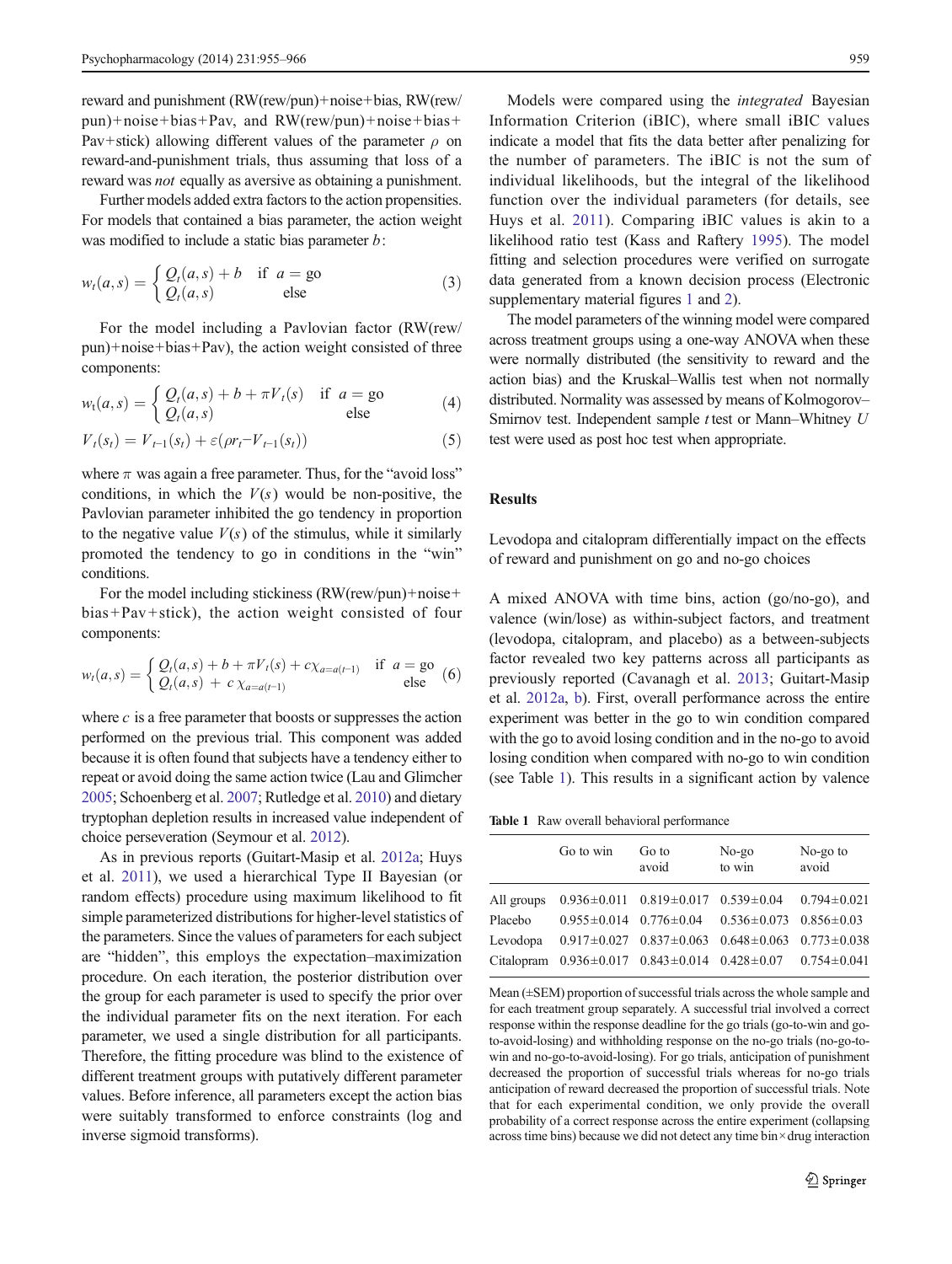interaction  $(F(1,85)=69.29, p<0.001)$ , which is consistent with a Pavlovian process linking action to valence. Second, participants showed an overall better performance on go compared with no-go conditions reflected in a main effect of action (F(1,85)=64.17,  $p < 0.001$ ).

These effects were modulated by the pharmacological treatments. First, there was a significant action by valence by treatment interaction (F(2,85)=3.82,  $p=0.026$ ) which was driven by the levodopa group. Levodopa decreased the difference in overall performance between the go to win and the go to avoid losing conditions and between the no-go to avoid losing and the no-go to win conditions (see Fig. 2a). Second, we also observed a trend for a treatment by action effect  $(F(2,85)=2.7, p=0.073)$  driven by an enhanced main effect of action in the citalopram group (see Fig. 2b). Interestingly, the two drug treatments only differed significantly in the no-go to win condition in which participants who received levodopa showed higher performance than participants who received citalopram  $(t(57)=2.34; p=0.023)$ . This is a key result as it allows us to distinguish between a decoupling of action and valence from a facilitation of go responses regardless of valence. Whereas a decoupling of action and valence is associated with simultaneous facilitation of the go to avoid losing and the no-go to win conditions, a facilitation of go responses regardless of valence is associated with facilitation of the go to avoid losing condition but impairment of the no-go to win condition.

Finally, we found a main effect of time  $(F(2.9, 242.3))$ = 199.1,  $p < 0.001$ ) in the absence of any interaction between treatment×time ( $p > 0.05$ ). The learning curves for each trial type because in each treatment group are available in the supplementary material. These drug effects are unlikely to be related to unspecific arousal effects because we did not find any difference in subjective ratings between treatment groups.

Effects of drugs on model parameters

We examined these effects in more detail using reinforcementlearning models to parameterize a fine-grained account of the interaction between action and valence while participants learnt the reward structure of the environment. We built a nested collection of models incorporating different instrumental and Pavlovian reinforcement learning hypotheses which have been discussed in detail previously (Guitart-Masip et al. [2012b\)](#page-10-0). In brief, the base model (RW) is purely instrumental, learning action values independently of outcome valence using the Rescorla-Wagner rule. This model was augmented in successive steps: In RW+noise, the model includes irreducible choice noise to the instrumental system; in RW+noise+bias, the model further includes a valueindependent action bias that promotes or suppresses go choices equally in all conditions; in RW(rew/pun)+noise+ bias, the instrumental system includes separate reward and punishment sensitivities which implies that losing a reward





compared with no-go to avoid losing observed both in the placebo and the citalopram groups. Post hoc comparisons were implemented by means of *t* test: \*p < 0.05. **b** Mean ( $\pm$ SEM) difference in proportion of correct trials between go and no-go conditions, that is, the main effect of action. Green represents the differential scores for the placebo group, blue for the levodopa group, and red for the citalopram group. Citalopram increased the advantage of learning the go when compared with the no-go conditions observed in the levodopa and the placebo groups. Post hoc comparisons were implemented by means of  $t$ test:  $*_{p}$  < 0.05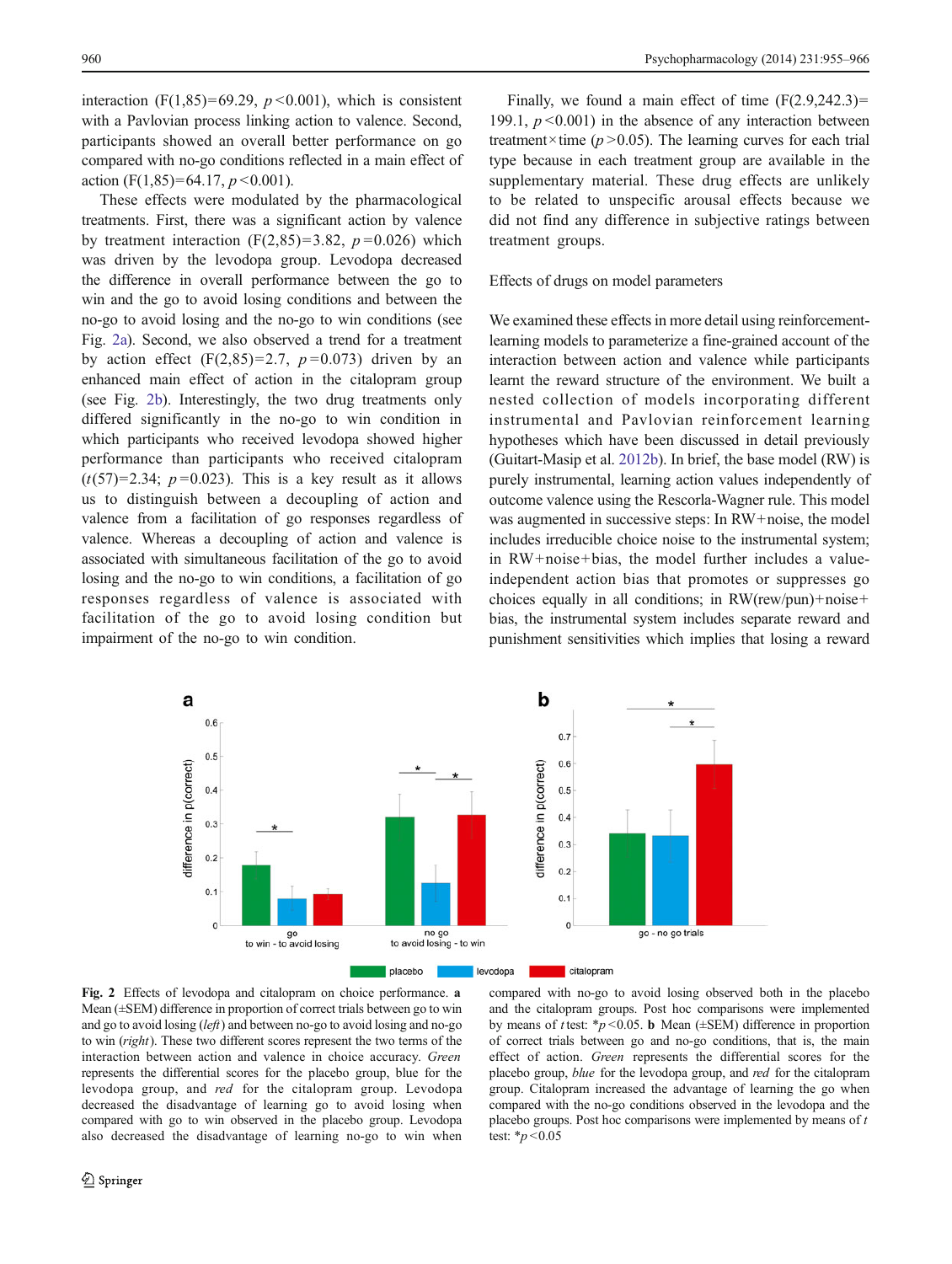was *not* equally as aversive as getting a punishment; in RW(rew/pun)+noise+bias+Pav, the model further includes a (Pavlovian) parameter the adds a fraction of the state value into the action values learned by the instrumental system, thus effectively coupling action and valence during learning; finally, the last model RW(rew/pun)+ noise+ bias+Pav+ stick includes a value-independent perseveration parameter that boosts or suppresses the action performed on the previous trial.

The most parsimonious model turned out to be RW(rew/ pun)+noise+bias+Pav. Critically, this includes a Pavlovian bias parameter that increased the probability of go choices proportionally to the overall (action-independent) state value of each stimulus. This Pavlovian bias parameter thus increased the probability of go choices when the state values were positive (winning conditions) and decreased it when the state values were negative (avoid losing conditions). The fact that the winning model included a Pavlovian component demonstrates that the observed learning behavior is best characterized when including a component that couples action and valence. Previous incarnations of the learning version of the task have also implicated this model (Cavanagh et al. [2013](#page-9-0); Guitart-Masip et al. [2012b\)](#page-10-0), except that including separate reward and punishment sensitivity parameters improved the model fit independently from the Pavlovian parameter (see Table 2). We did not consider this possibility in our previous report where the winning model only included one single reinforcement sensitivity parameter (Guitart-Masip et al. [2012b](#page-10-0)).

Once we identified that the model that best characterized the observed learning asymmetries includes an instrumental learning system with irreducible noise and a valueindependent action bias along with a Pavlovian system that effectively couples action and valence during learning, we examined whether the pharmacological manipulations had any effect on the parameters of the model. For each parameter of the winning model, the median and 25th and 75th posterior percentiles across the whole sample are displayed in Table 3. We detected a difference between treatment groups on the Pavlovian parameter (Kruskal Wallis test  $\chi^2(2)=6.5$ ,  $p = 0.039$ ) and the bias parameter (one way ANOVA

Table 2 Model comparison

|                                          | Number of<br>parameters | iBIC   |
|------------------------------------------|-------------------------|--------|
| <b>RW</b>                                | 2                       | 17,120 |
| $RW + noise$                             | 3                       | 16,998 |
| $RW + noise + bias$                      | 4                       | 15,398 |
| $RW$ (rew/pun) + noise + bias            | 5                       | 14,765 |
| $RW(rew/pun)+noise + bias + Pav$         | 6                       | 14,011 |
| $RW(rew/pun)+noise + bias + Pav + Stick$ |                         | 14,016 |

Table 3 Parameters of the winning model

|                           | Percentile 25 | Median | Percentile 75 |
|---------------------------|---------------|--------|---------------|
| Sensitivity to reward     | 6.07          | 12.59  | 18.99         |
| Sensitivity to punishment | 6.2           | 9.33   | 12.86         |
| Learning rate             | 0.08          | 0.18   | 0.31          |
| Noise                     | 0.93          | 0.96   | 0.98          |
| Paylovian                 | 0.16          | 0.27   | 0.48          |
| Action bias               | 0.35          | 1.14   | 2.21          |
|                           |               |        |               |

F(2,85)=3.94;  $p = 0.023$ ). As shown in Fig. [3a,](#page-7-0) levodopa decreased the Pavlovian parameter compared with placebo (Mann–Whitney U test  $Z=2.14$ ,  $p=0.033$ ) and to citalopram (Mann–Whitney U test  $Z=2.2$ ,  $p=0.028$ ). On the other hand, citalopram increased the action bias parameter compared with placebo (Fig. [3b](#page-7-0), t test t(56)=2.62,  $p = 0.011$ ) and to levodopa (*t* test t(57)=2.27,  $p = 0.027$ ). The effects of citalopram were not related to changes in stickiness.

A recent study showed that dietary tryptophan depletion increased a value-independent choice perseveration or stickiness (Seymour et al. [2012\)](#page-10-0). To rule out the possibility that the effect of citalopram is explained by increased stickiness, we compared the action bias and the stickiness posterior parameter estimates for the model including the stickiness parameter (despite the fact that this model did not provide a better account of the data). We did not find any significant difference in the stickiness parameter between the placebo and the citalopram group (Mann–Whitney  $U$  test  $Z=0.63$ ,  $p=0.53$ ), whereas the difference in action bias parameter remained significant  $(t(56)=2.32; p=0.024)$ .

# Discussion

The current data reveal differential, but not opponent, effects of levodopa (L -DOPA) and citalopram, on instrumental control, which we assume arise from effects on dopamine and serotonin, respectively. As in previous experiments, we detected a striking asymmetry during instrumental learning in the placebo group, whereby participants learnt better to emit a behavioral response in anticipation of reward and learnt better to withhold a response in anticipation of punishment. This asymmetry was attenuated post-administration of levodopa, and our computational analysis indicated this was mediated by a decreased influence of a Pavlovian controller that corrupts instrumental control. Conversely, administration of citalopram increased the propensity to perform go choices regardless of outcome valence, as reflected in an increased magnitude of the value independent action bias parameter.

A wealth of studies suggests at least three different roles dopamine might play in guiding behavior. Two of these roles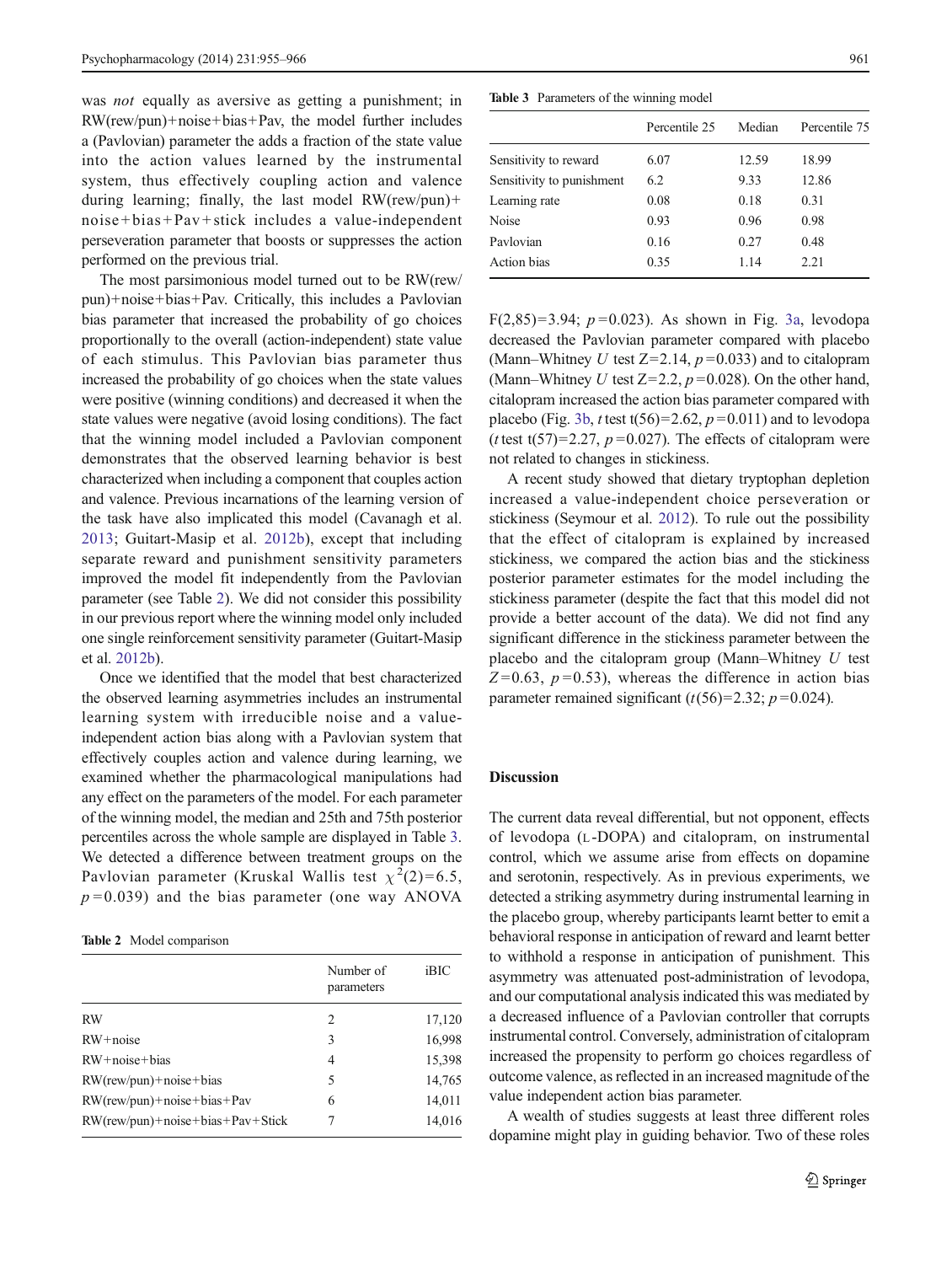<span id="page-7-0"></span>

Fig. 3 Effects of levodopa and citalopram on model parameters. a Maximum a posteriori (MAP) median parameter estimates of the best model for the Pavlovian parameter. Green represents the differential scores for the placebo group, blue for the levodopa group, and red for the citalopram group. Levodopa decreased the Pavlovian parameter when compared with placebo and citalopram. Post hoc comparisons were implemented by means

of Mann–Whitney U test:  $\frac{*p}{0.05}$ . **b** Maximum a posteriori (MAP) median parameter estimates of the best model for the action bias parameter. Green represents the differential scores for the placebo group, blue for the levodopa group, and red for the citalopram group. Citalopram increased the action bias parameter when compared with placebo and levodopa. Post hoc comparisons were implemented by means of t test:  $\frac{*p}{0.05}$ 

relate to value/action learning via reward prediction errors (Bayer and Glimcher [2005;](#page-9-0) Montague et al. [1996;](#page-10-0) Morris et al. [2006;](#page-10-0) Schultz et al. [1997](#page-10-0)) and action invigoration via phasic (Satoh et al. [2003](#page-10-0)) and tonic release (Salamone et al. [1994\)](#page-10-0) in Pavlovian (Lex and Hauber [2008](#page-10-0); Parkinson et al. [2002\)](#page-10-0) and instrumental (Dayan [2012](#page-9-0); Guitart-Masip et al. [2012a;](#page-10-0) Niv et al. [2007](#page-10-0)) contexts. Both are tied to dopamine's effects in ventral and dorsal striatum, for example, through influencing the balance between go-related direct and no-go-related indirect pathways (Frank et al. [2004](#page-9-0); Wickens et al. [2007\)](#page-11-0).

The role of dopamine in learning provides a plausible mechanism for acquisition of active responses through positive reinforcement and passive responses through punishment. According to a prevalent view in reinforcement learning and decision making, dopamine neurons signal reward prediction error signals (Bayer and Glimcher [2005](#page-9-0); Montague et al. [1996;](#page-10-0) Schultz et al. [1997](#page-10-0)) in the form of phasic bursts for positive prediction errors and dips below baseline for negative prediction errors (Bayer et al. [2007](#page-9-0)), to target structures including the striatum (McClure et al. [2003](#page-10-0); O'Doherty et al. [2003,](#page-10-0) [2004;](#page-10-0) Pessiglione et al. [2006\)](#page-10-0). In the striatum, increases of dopamine when an unexpected reward is obtained reinforce the direct pathway and generate go choices, while dips in dopamine levels when an unexpected punishment is obtained reinforce the indirect pathway and generate no-go choices (Frank et al. [2007;](#page-10-0) Frank et al. [2004](#page-9-0); Hikida et al. [2010;](#page-10-0) Wickens et al. [2007](#page-11-0)). However, this framework provides no clear mechanism for learning to go to avoid losing or no-go to win. For this reason, we have argued that a coupling between action and valence within the corticostriatal system could underlie the strong Pavlovian influences in instrumental learning observed in our task (Guitart-Masip et al. [2012b\)](#page-10-0). However, if L-DOPA through its impact on dopamine mediated this function, then we would

expect increased asymmetries in task performance, rather than the decrease in asymmetric learning that we observed.

It is known that dopamine depletion results in decreased motor activity and decreased motivated behavior (Palmiter [2008;](#page-10-0) Ungerstedt [1971](#page-11-0)), along with decreased vigor or motivation to work for rewards in demanding reinforcement schedules (Niv et al. [2007;](#page-10-0) Salamone et al. [2005\)](#page-10-0). Conversely, boosting dopamine levels with levodopa invigorates motor responding in healthy humans (Guitart-Masip et al. [2012a\)](#page-10-0), possibly by increasing the invigorating effects exercised by average reward rate on response time (Beierholm et al. [2013\)](#page-9-0). Additionally, enhancing dopamine in the nucleus accumbens increases vigor in appetitive Pavlovian-instrumental transfer (Lex and Hauber [2008](#page-10-0); Parkinson et al. [2002\)](#page-10-0) and invigorates appetitive instrumental actions (Taylor and Robbins [1984,](#page-10-0) [1986](#page-11-0)). However, if this was the predominant effect of levodopa, then we would have expected increased action biases and/or Pavlovian influences, which in fact did not arise.

A third potential role for dopamine arises from its influence on the balance between different sorts of control (Hitchcott et al. [2007](#page-10-0)). This function can be achieved, for instance, by facilitating the operation of prefrontal processes such as working memory or rule learning (Clatworthy et al. [2009;](#page-9-0) Cools and D'Esposito [2011](#page-9-0); Mehta et al. [2005;](#page-10-0) Williams and Goldman-Rakic [1995](#page-11-0)), perhaps reducing the error in their outputs and thereby increasing their influence on behavior (Daw et al. [2005\)](#page-9-0). An alternative mechanism by which dopamine may arbitrate between different sorts of control is through recruitment of the prefrontal–subthalamic nucleus pathway (Aron and Poldrack [2006](#page-9-0); Fleming et al. [2010](#page-9-0)) to raise a decision threshold within the basal ganglia and thereby prevent execution of a biased decision computed in the striatum (Cavanagh et al. [2011](#page-9-0); Frank [2006;](#page-9-0) Zaghloul et al. [2012](#page-11-0)).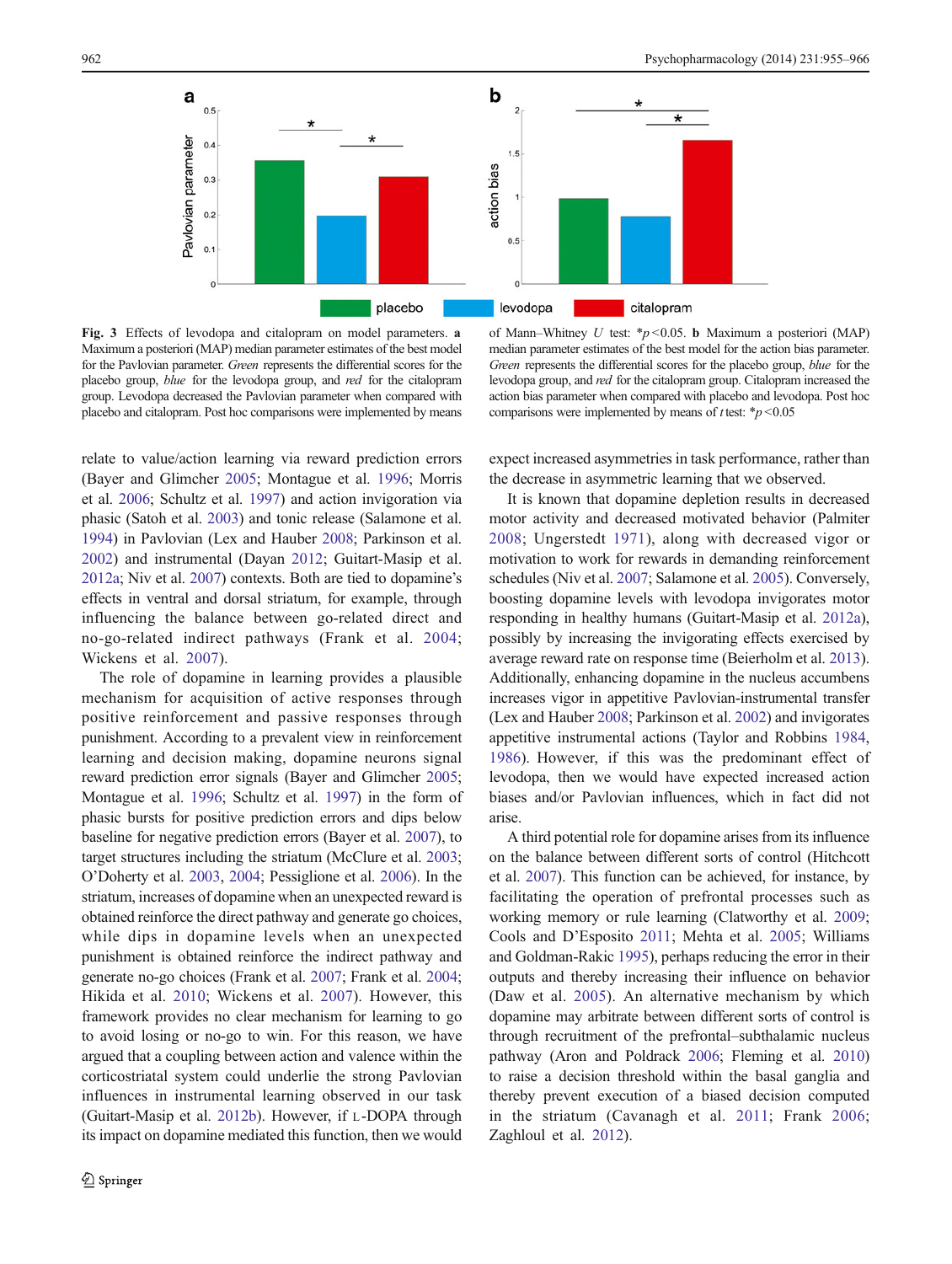The involvement of a prefrontal mechanism in overcoming a Pavlovian interference is supported by recent evidence that theta power over midline frontal sensors exert a moderating effect on Pavlovian influences on trials where Pavlovian and instrumental control conflict (Cavanagh et al. [2013](#page-9-0)). Furthermore, successfully learning to perform the no-go conditions in our task is known to involve a recruitment of inferior frontal gyrus (Guitart-Masip et al. [2012b](#page-10-0)). A related finding is the observation that levodopa increases the degree to which young healthy participants employ model-based, as opposed to model-free, control in a two-step choice task (Wunderlich et al. [2012](#page-11-0)), a task sensitive to manipulations of working memory load (Otto et al. [2013](#page-10-0)). Concomitantly, depleting dopamine can boost model-free control (de Wit et al. [2012](#page-9-0)). Thus, the effects we observe may in part depend on dopamine's actions on functions implemented in prefrontal cortex (Hitchcott et al. [2007\)](#page-10-0). However, future imaging experiments are required to localize the anatomical site and component processes that account for the observed effects of levodopa seen in the context of the current task.

Two previous experiments from our laboratory also suggest a role for dopamine in decoupling the instrumental and Pavlovian learning systems in the current task, although they do not pin down the site of its action. In one, older adults showed the same asymmetric association between action and valence that we report in younger adults. Furthermore, in older adults, we also found that the integrity of the substantia nigra/ ventral tegmental area, as measured with structural magnetic resonance imaging, is positively correlated with performance in the no-go to win condition, the condition with highest Pavlovian and instrumental conflict and worst performance (Chowdhury et al. [2013\)](#page-9-0). In the other, we studied the effects of levodopa on striatal BOLD signal in subjects who had explicitly been taught the contingencies of the task rather than having to learn them for themselves. In this context, striatal BOLD responses are dominated by action requirements (go> no-go) rather than valence (Guitart-Masip et al. [2011](#page-10-0)). However, after administering levodopa, there was decreased BOLD response in the no-go to win condition along with increased BOLD in the go to win case (Guitart-Masip et al. [2012a](#page-10-0)). This neuronal effect may be a homologue of the decrease in a Pavlovian bias observed in the current study after administration of levodopa and suggest yet another mechanism by which a supposedly prefrontal effect of levodopa may decrease the Pavlovian bias, namely by modulation of model-free representations of prediction errors at a subcortical level (Daw et al. [2011;](#page-9-0) Doll et al. [2011\)](#page-9-0).

There is good evidence of a role for serotonin in inhibition (Soubrie [1986\)](#page-10-0) with serotonin depletion in rats impairing their ability to withhold action in a symmetrically rewarded go/nogo task (Harrison et al. [1999\)](#page-10-0) and increasing the number of premature responses in the five choice reaction time task (Carli and Samanin [2000;](#page-9-0) Harrison et al. [1997](#page-10-0)). Furthermore,

selectively inhibiting serotonin neurons and preventing serotonin increases in the prefrontal cortex abolishes the ability of rats to wait for rewards during a long delay (Miyazaki et al. [2012\)](#page-10-0). Nevertheless, involvement of serotonin in behavioral inhibition is typically complicated (Cools et al. [2011](#page-9-0); Drueke et al. [2010\)](#page-9-0). A previous study found that dietary tryptophan depletion abolishes punishment-induced inhibition (as measured with reaction times) akin to the disadvantage of performing a go response in the avoid losing condition when compared with the winning condition (Crockett et al. [2009\)](#page-9-0), and recent follow up study suggests that this effect is driven by a Pavlovian mechanism (Crockett et al. [2012\)](#page-9-0).

By themselves, these results depict a complex picture without any clear expectation about the effects of citalopram. Citalopram is a selective serotonin reuptake inhibitor, whose direct effect is locally increased serotonin availability. However, acute citalopram administration results in decreased total postsynaptic serotonin availability, at least at the cortical level (Selvaraj et al. [2012](#page-10-0)), possibly through a presynaptic inhibitory mechanism (Artigas et al. [1996;](#page-9-0) Hajos et al. [1995\)](#page-10-0). Citalopram is likely to have weaker effects than dietary tryptophan depletion, and the study suggesting a Pavlovian source for punishment-induced inhibition (Crockett et al. [2012\)](#page-9-0) is most equivalent to our steady state or instructed study, where we did not observe an effect of citalopram (Guitart-Masip et al. [2012a\)](#page-10-0).

Our data suggest that the effects of citalopram were confined to a behavioral inhibition independent of valence, with no apparent modulation of the strength of the Pavlovian parameter. Given the lack of effect on learning, one might have thought that citalopram, as in (Guitart-Masip et al. [2012a](#page-10-0)), would have had no effect at all. However, two functional differences between taught and learnt versions of our task are worth noting. First, subjects in the learning version have to overcome a value-independent action bias that may have arisen because participants performed 20 target detection trials in order to get familiarized with the speed requirements, before embarking on the learning task; second, as a result of this, they choose go more frequently, rendering themselves more susceptible to the effects of perseveration. Our computational model clearly shows that the effects of citalopram are captured by an increase in action bias, which may explain why we only find an effect of citalopram when the task involves the requirement to overcome an action bias.

The current data again highlight the importance of orthogonally manipulating action requirements and outcome valence if one wants to reveal the full complexity of the roles played by dopamine and serotonin in instrumental learning. We found that boosting dopamine via levodopa decreases the pervasive coupling between Pavlovian and instrumental control systems. On the other hand, our data reveal the differential, but not opponent, effect of reducing motor inhibition by manipulating serotonin via citalopram. Overall,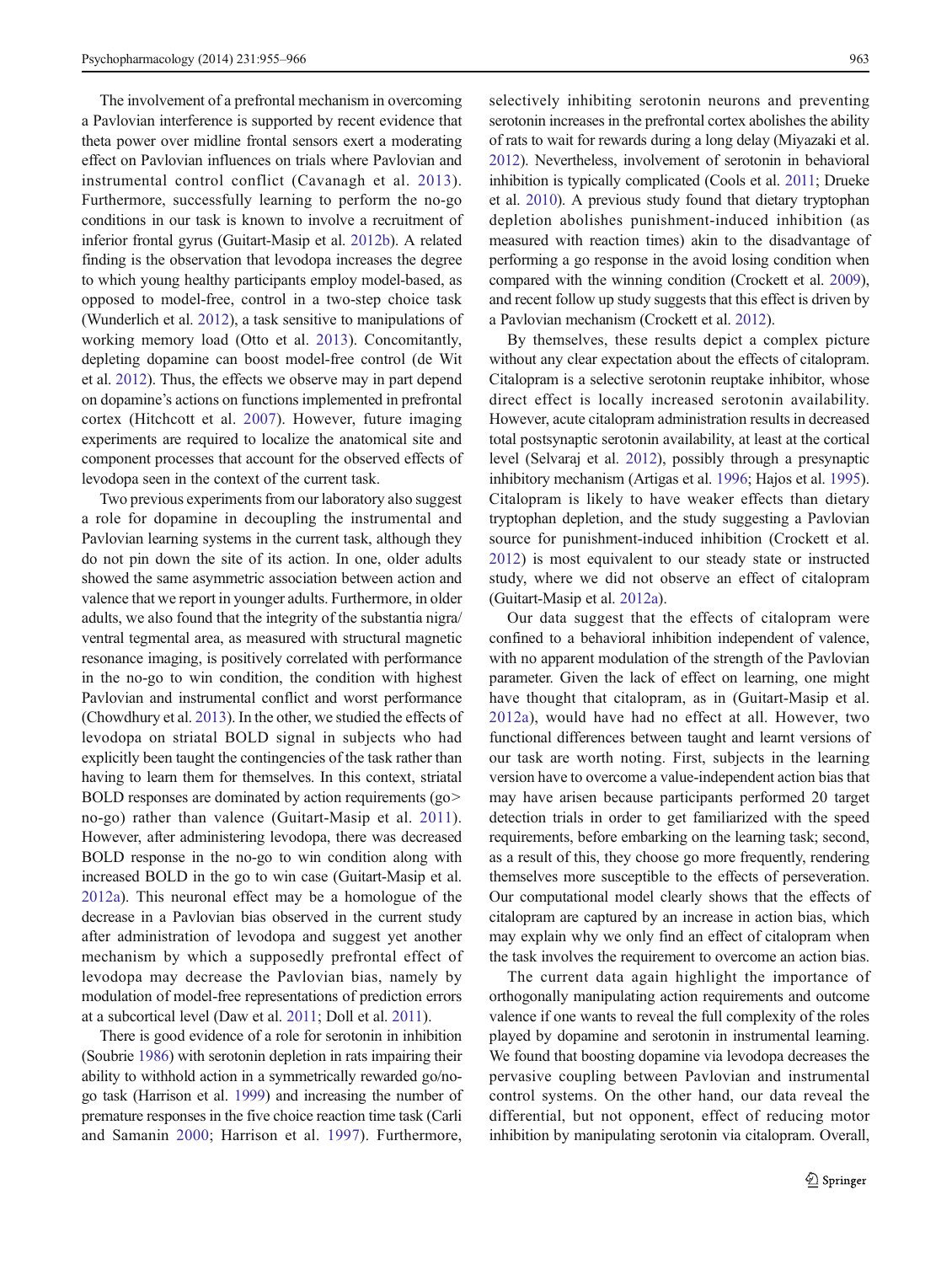<span id="page-9-0"></span>the data speak to a need for wider panoply of methods for manipulating dopamine and serotonin in human subjects, allowing the more fine-grained range of effects evident in more pharmacologically and spatially restricted studies in animals to be examined.

Acknowledgments This work was supported by a Wellcome Trust Senior Investigator Award 098362/Z/12/Z to RJD, the Gatsby Charitable Foundation (PD). The study was carried out at The Wellcome Trust Centre for Neuroimaging, a facility supported by core funding from Wellcome Trust Grant 091593/Z/10/Z.

Conflict of interest None of the authors declares a conflict of interest.

Financial disclosures Dr. Guitart-Masip reports no biomedical financial interests or potential conflict of interests. Mr. Economides reports no biomedical financial interests or potential conflict of interests. Dr. Huys reports no biomedical financial interests or potential conflict of interests. Dr. Frank reports no biomedical financial interests or potential conflict of interests. Dr. Chowdhury reports no biomedical financial interests or potential conflict of interests. Dr. Duzel reports no biomedical financial interests or potential conflict of interests. Dr. Dayan reports no biomedical financial interests or potential conflict of interests. Dr. Dolan reports no biomedical financial interests or potential conflict of interests.

Open Access This article is distributed under the terms of the Creative Commons Attribution License which permits any use, distribution, and reproduction in any medium, provided the original author(s) and the source are credited.

#### **References**

- Aron AR, Poldrack RA (2006) Cortical and subcortical contributions to Stop signal response inhibition: role of the subthalamic nucleus. J Neurosci Off J Soc Neurosci 26:2424–2433
- Artigas F, Romero L, de Montigny C, Blier P (1996) Acceleration of the effect of selected antidepressant drugs in major depression by 5- HT1A antagonists. Trends Neurosci 19:378–383
- Bayer HM, Glimcher PW (2005) Midbrain dopamine neurons encode a quantitative reward prediction error signal. Neuron 47:129–141
- Bayer HM, Lau B, Glimcher PW (2007) Statistics of midbrain dopamine neuron spike trains in the awake primate. J Neurophys 98:1428– 1439
- Beierholm U, Guitart-Masip M, Economides M, Chowdhury R, Duzel E, Dolan R, Dayan P (2013) Dopamine modulates reward-related vigor. Neuropsychopharmacology 38:1495–1503
- Berridge KC, Robinson TE (1998) What is the role of dopamine in reward: hedonic impact, reward learning, or incentive salience? Brain Res Brain Res Rev 28:309–369
- Boureau YL, Dayan P (2011) Opponency revisited: competition and cooperation between dopamine and serotonin. Neuropsychopharmacol Off Publ Am Coll Neuropsychopharmacol 36:74–97
- Breland K, Breland M (1961) The misbehavior of organisms. Am Psychol 16:681–684
- Carli M, Samanin R (2000) The 5-HT(1A) receptor agonist 8-OH-DPAT reduces rats' accuracy of attentional performance and enhances impulsive responding in a five-choice serial reaction time task: role of presynaptic 5-HT(1A) receptors. Psychopharmacology 149:259–268
- Cavanagh JF, Eisenberg E, Guitart-Masip M, Huys Q, Frank MJ (2013) Frontal Theta Overrides Pavlovian Learning Biases. J Neurosci Off J Soc Neurosci 33:8541-8548
- Cavanagh JF, Wiecki TV, Cohen MX, Figueroa CM, Samanta J, Sherman SJ, Frank MJ (2011) Subthalamic nucleus stimulation reverses mediofrontal influence over decision threshold. Nat Neurosci 14: 1462–1467
- Chowdhury R, Guitart-Masip M, Lambert C, Dolan R, Duzel E (2013) Structural integrity of the substantia nigra and subthalamic nucleus determines the flexibility of instrumental learning in old age. Neurobiol Aging 34:2261-2270
- Clatworthy PL, Lewis SJ, Brichard L, Hong YT, Izquierdo D, Clark L, Cools R, Aigbirhio FI, Baron JC, Fryer TD, Robbins TW (2009) Dopamine release in dissociable striatal subregions predicts the different effects of oral methylphenidate on reversal learning and spatial working memory. J Neurosci Off J Soc Neurosci 29:4690–4696
- Cools R, D'Esposito M (2011) Inverted-U-shaped dopamine actions on human working memory and cognitive control. Biol Psychiatr 69: e113–e125
- Cools R, Nakamura K, Daw ND (2011) Serotonin and dopamine: unifying affective, activational, and decision functions. Neuropsychopharmacol Off Publ Am Coll Neuropsychopharmacol 36:98–113
- Crockett MJ, Clark L, Apergis-Schoute AM, Morein-Zamir S, Robbins TW (2012) Serotonin modulates the effects of Pavlovian aversive predictions on response vigor. Neuropsychopharmacol Off Publ Am Coll Neuropsychopharmacol 37:2244–2252
- Crockett MJ, Clark L, Robbins TW (2009) Reconciling the role of serotonin in behavioral inhibition and aversion: acute tryptophan depletion abolishes punishment-induced inhibition in humans. J Neurosci Off J Soc Neurosci 29:11993–11999
- Daw ND, Doya K (2006) The computational neurobiology of learning and reward. Curr Opin in Neurobiol 16:199–204
- Daw ND, Gershman SJ, Seymour B, Dayan P, Dolan RJ (2011) Modelbased influences on humans' choices and striatal prediction errors. Neuron 69:1204–1215
- Daw ND, Niv Y, Dayan P (2005) Uncertainty-based competition between prefrontal and dorsolateral striatal systems for behavioral control. Nat Neurosci 8:1704–1711
- Dayan P (2012) Twenty-five lessons from computational neuromodulation. Neuron 76:240–256
- Dayan P, Huys QJ (2009) Serotonin in affective control. Annu Rev Neurosci 32:95–126
- Dayan P, Niv Y, Seymour B, Daw ND (2006) The misbehavior of value and the discipline of the will. Neural Netw 19:1153–1160
- de Wit S, Standing HR, Devito EE, Robinson OJ, Ridderinkhof KR, Robbins TW, Sahakian BJ (2012) Reliance on habits at the expense of goal-directed control following dopamine precursor depletion. Psychopharmacology 219:621–631
- Dickinson A, Balleine B (2002) The role of learning in motivation, 3rd edn. Wiley, New York
- Doll BB, Hutchison KE, Frank MJ (2011) Dopaminergic genes predict individual differences in susceptibility to confirmation bias. J Neurosci Off J Soc Neurosci 31:6188–6198
- Drueke B, Boecker M, Schlaegel S, Moeller O, Hiemke C, Grunder G, Gauggel S (2010) Serotonergic modulation of response inhibition and re-engagement? Results of a study in healthy human volunteers. Hum Psychopharmacol 25:472–480
- Flagel SB, Clark JJ, Robinson TE, Mayo L, Czuj A, Willuhn I, Akers CA, Clinton SM, Phillips PE, Akil H (2011) A selective role for dopamine in stimulus-reward learning. Nature 469:53–57
- Fleming SM, Thomas CL, Dolan RJ (2010) Overcoming status quo bias in the human brain. Proc Natl Acad Sci U S A 107:6005–6009
- Frank MJ (2006) Hold your horses: a dynamic computational role for the subthalamic nucleus in decision making. Neural Netw 19:1120–1136
- Frank MJ, Seeberger LC, O'Reilly RC (2004) By carrot or by stick: cognitive reinforcement learning in parkinsonism. Science 306: 1940–1943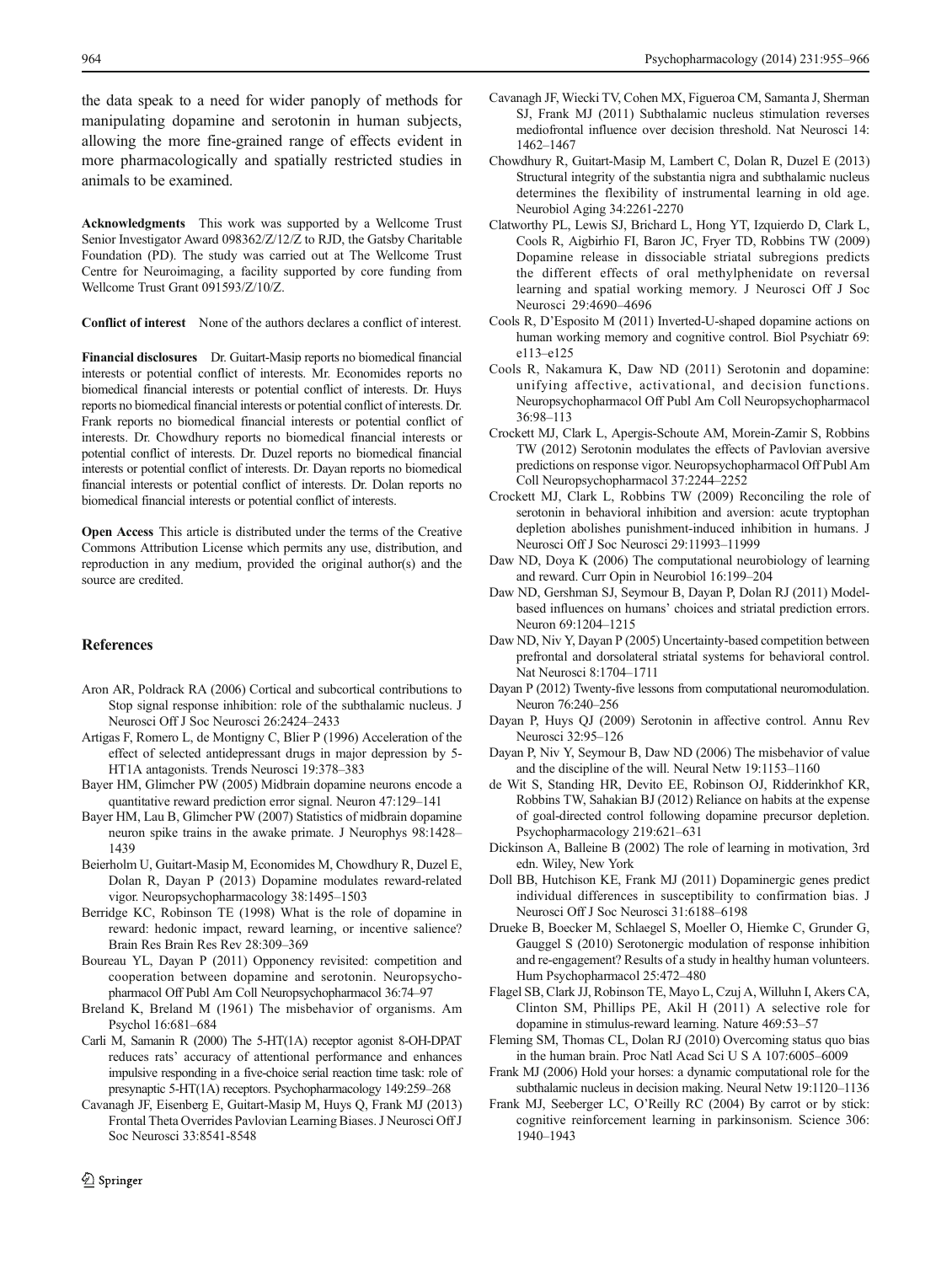- <span id="page-10-0"></span>Frank MJ, Moustafa AA, Haughey HM, Curran T, Hutchison KE (2007) Genetic triple dissociation reveals multiple roles for dopamine in reinforcement learning. Proc Natl Acad Sci U S A 104:16311–16316
- Gray JA, McNaughton M (2000) The neuropsychology of anxiety: an inquiry into the function of the septohippocampal system, 2nd edn. Oxford University Press, Oxford
- Guitart-Masip M, Fuentemilla L, Bach DR, Huys QJ, Dayan P, Dolan RJ, Duzel E (2011) Action dominates valence in anticipatory representations in the human striatum and dopaminergic midbrain. J Neurosci Off J Soc Neurosci 31:7867–7875
- Guitart-Masip M, Chowdhury R, Sharot T, Dayan P, Duzel E, Dolan RJ (2012a) Action controls dopaminergic enhancement of reward representations. Proc Natl Acad Sci U S A 109:7511– 7516
- Guitart-Masip M, Huys QJ, Fuentemilla L, Dayan P, Duzel E, Dolan RJ (2012b) Go and no-go learning in reward and punishment: interactions between affect and effect. NeuroImage 62:154–166
- Hajos M, Gartside SE, Sharp T (1995) Inhibition of median and dorsal raphe neurones following administration of the selective serotonin reuptake inhibitor paroxetine. Naunyn Schmiedeberg's Arch Pharmacol 351:624–629
- Harrison AA, Everitt BJ, Robbins TW (1997) Doubly dissociable effects of median- and dorsal-raphe lesions on the performance of the fivechoice serial reaction time test of attention in rats. Behav Brain Res 89:135–149
- Harrison AA, Everitt BJ, Robbins TW (1999) Central serotonin depletion impairs both the acquisition and performance of a symmetrically reinforced go/no-go conditional visual discrimination. Behav Brain Res 100:99–112
- Hikida T, Kimura K, Wada N, Funabiki K, Nakanishi S (2010) Distinct roles of synaptic transmission in direct and indirect striatal pathways to reward and aversive behavior. Neuron 66:896–907
- Hitchcott PK, Quinn JJ, Taylor JR (2007) Bidirectional modulation of goal-directed actions by prefrontal cortical dopamine. Cereb Cortex 17:2820–2827
- Huys Q, Cools R, Golzer M, Friedel E, Heinz A, Dolan R, Dayan P (2011) Disentangling the roles of approach, activation and valence in instrumental and pavlovian responding. PLoS Comput Biol 7: e1002028
- Kass R, Raftery A (1995) Bayes factors. Journal of the American Statistical Association 106:1291-1303
- Koller WC, Rueda MG (1998) Mechanism of action of dopaminergic agents in Parkinson's disease. Neurology 50: S11-4; discussion S44-8
- Lau B, Glimcher PW (2005) Dynamic response-by-response models of matching behavior in rhesus monkeys. J Exp Anal Behav 84:555–579
- Lex A, Hauber W (2008) Dopamine D1 and D2 receptors in the nucleus accumbens core and shell mediate Pavlovian-instrumental transfer. Learn Mem 15:483–491
- Mehta MA, Gumaste D, Montgomery AJ, McTavish SF, Grasby PM (2005) The effects of acute tyrosine and phenylalanine depletion on spatial working memory and planning in healthy volunteers are predicted by changes in striatal dopamine levels. Psychopharmacology 180:654– 663
- McClure SM, Berns GS, Montague PR (2003) Temporal prediction errors in a passive learning task activate human striatum. Neuron 38:339– 46
- Miyazaki KW, Miyazaki K, Doya K (2012) Activation of dorsal raphe serotonin neurons is necessary for waiting for delayed rewards. J Neurosci Off J Soc Neurosci 32:10451–10457
- Montague PR, Dayan P, Sejnowski TJ (1996) A framework for mesencephalic dopamine systems based on predictive Hebbian learning. J Neurosci Off J Soc Neurosci 16:1936–1947
- Morris G, Nevet A, Arkadir D, Vaadia E, Bergman H (2006) Midbrain dopamine neurons encode decisions for future action. Nat Neurosci 9:1057–1063
- Niv Y, Daw ND, Joel D, Dayan P (2007) Tonic dopamine: opportunity costs and the control of response vigor. Psychopharmacology 191:507–520
- O'Doherty JP, Dayan P, Friston K, Critchley H, Dolan RJ (2003) Temporal difference models and reward-related learning in the human brain. Neuron 38:329–37
- O'Doherty J, Dayan P, Schultz J, Deichmann R, Friston K, Dolan RJ (2004) Dissociable roles of ventral and dorsal striatum in instrumental conditioning. Science 304:452–454
- Otto RA, Gershman SJ, Markman AB, Daw N (2013) The curse of planning: dissecting multiple reinforcement learning systems by taxing the central executive. Psychol Sci 24:751–761
- Palmiter RD (2008) Dopamine signaling in the dorsal striatum is essential for motivated behaviors: lessons from dopamine-deficient mice. Ann N Y Acad Sci 1129:35–46
- Parkinson JA, Dalley JW, Cardinal RN, Bamford A, Fehnert B, Lachenal G, Rudarakanchana N, Halkerston KM, Robbins TW, Everitt BJ (2002) Nucleus accumbens dopamine depletion impairs both acquisition and performance of appetitive Pavlovian approach behaviour: implications for mesoaccumbens dopamine function. Behav Brain Res 137:149–163
- Parkinson JA, Olmstead MC, Burns LH, Robbins TW, Everitt BJ (1999) Dissociation in effects of lesions of the nucleus accumbens core and shell on appetitive pavlovian approach behavior and the potentiation of conditioned reinforcement and locomotor activity by Damphetamine. J Neurosci Off J Soc Neurosci 19:2401–2411
- Pessiglione M, Seymour B, Flandin G, Dolan RJ, Frith CD (2006) Dopamine-dependent prediction errors underpin reward-seeking behaviour in humans. Nature 442:1042–1045
- Rutledge RB, Lazzaro SC, Lau B, Myers CE, Gluck MA, Glimcher PW (2009) Dopaminergic drugs modulate learning rates and perseveration in Parkinson's patients in a dynamic foraging task. J Neurosci 29:15104–15114
- Salamone JD, Correa M, Farrar A, Mingote SM (2007) Effort-related functions of nucleus accumbens dopamine and associated forebrain circuits. Psychopharmacology 191:461–482
- Salamone JD, Correa M, Mingote SM, Weber SM (2005) Beyond the reward hypothesis: alternative functions of nucleus accumbens dopamine. Curr Opin Pharmacol 5:34–41
- Salamone JD, Cousins MS, McCullough LD, Carriero DL, Berkowitz RJ (1994) Nucleus accumbens dopamine release increases during instrumental lever pressing for food but not free food consumption. Pharmacol Biochem Behav 49:25–31
- Satoh T, Nakai S, Sato T, Kimura M (2003) Correlated coding of motivation and outcome of decision by dopamine neurons. J Neurosci Off J Soc Neurosci 23:9913–9923
- Schonberg T, Daw ND, Joel D, O'Doherty JP (2007) Reinforcement learning signals in the human striatum distinguish learners from nonlearners during reward-based decision making. J Neurosci 27: 12860–12867
- Schultz W, Dayan P, Montague PR (1997) A neural substrate of prediction and reward. Science 275:1593–1599
- Selvaraj S, Faulkner P, Mouchlianitis E, Roiser JP, Howes O (2012) Effects of citalopram on serotonin neurotransmission. Mol Psychiatry 17:1143
- Seymour B, Daw ND, Roiser JP, Dayan P, Dolan R (2012) Serotonin selectively modulates reward value in human decision-making. J Neurosci Off J Soc Neurosci 32:5833–5842
- Soubrie P (1986) Reconciling the role of central serotonin neurons in human and animal behavior. Behav Brain Sci 9:319–364
- Spinks D, Spinks G (2002) Serotonin reuptake inhibition: an update on current research strategies. Curr Med Chem 9:799–810
- Sutton RS, Barto AG (1998) Reinforcement learning: an introduction. The MIT Press, Cambridge, Massachusetts
- Taylor JR, Robbins TW (1984) Enhanced behavioural control by conditioned reinforcers following microinjections of d-amphetamine into the nucleus accumbens. Psychopharmacology 84:405–412